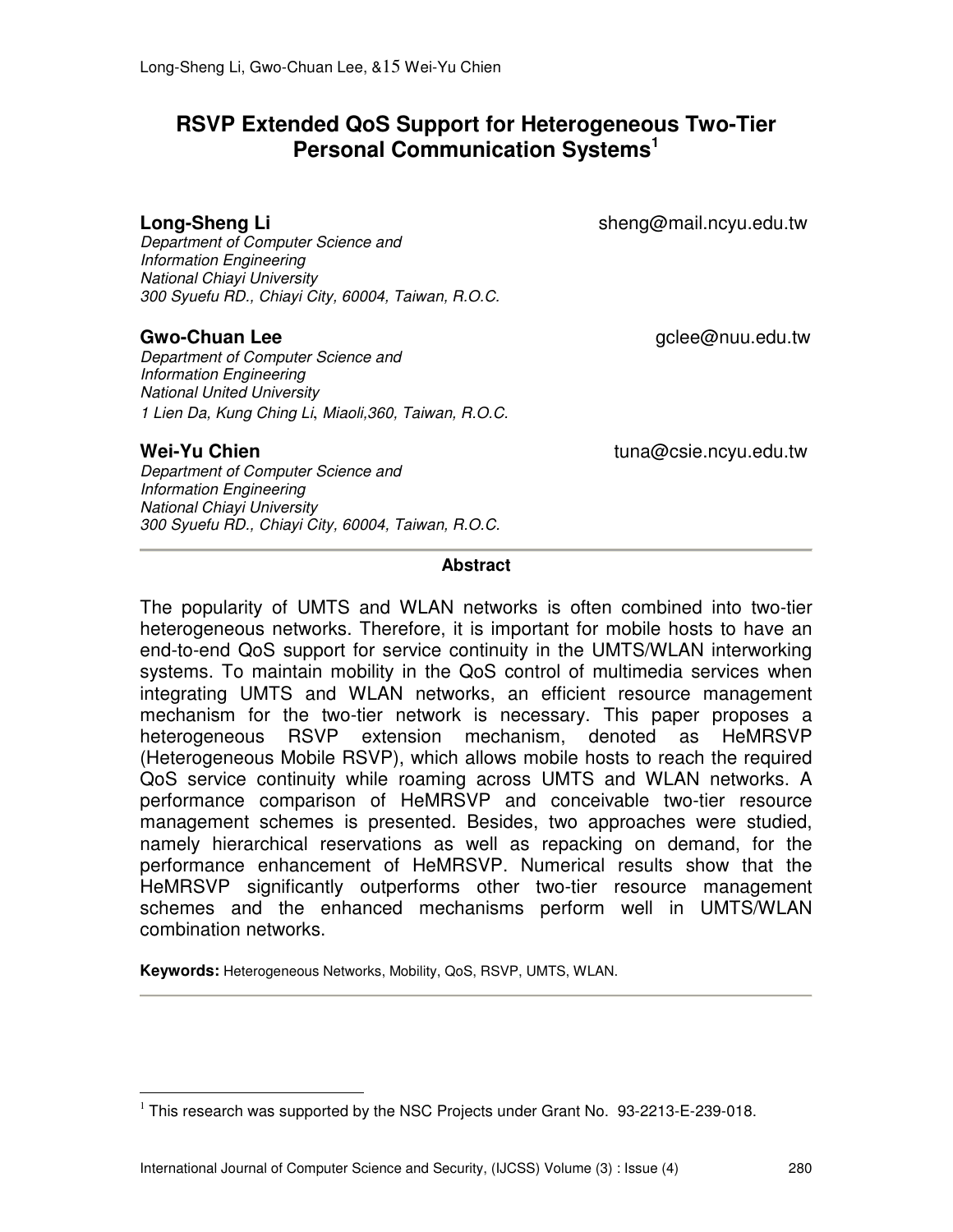# **1. INTRODUCTION**

With the rapid development of Wireless Local Area Networks (WLAN) technology, WLAN has become the most popular wireless access system. However, due to the small coverage area of an 802.11 WLAN base station and the low capacity of the Universal Mobile Telecommunications System (UMTS), the integration of cellular systems and WLAN has been studied in recent years. Some two-tier architectures for integrating UMTS and WLAN networks have been proposed to compensate for the defects of the two systems. Much of the research discusses mobility management and interworking for the two-tier integration of UMTS and WLAN networks [15], [16]. Providing mobile hosts with QoS-guaranteed handoffs in the heterogeneous wireless networks has not been thoroughly studied yet [1].

For traditional wireless Internet environments, some schemes have been proposed to achieve the mobility independence of QoS-guaranteed services [2]. Mobile RSVP (MRSVP) resolves the mobility impacts on RSVP by making advance resource reservations in all neighboring subnets [3], [4]. Hierarchical Mobile RSVP (HMRSVP) [5] uses Mobile IP regional registration and thus makes fewer advance resource reservations that would diminish bandwidth consumption. The effective QoS-supported architecture for resolving Mobile IP triangular routing problems in all-IP wireless networks is also proposed [6]. However, these approaches do not clearly describe how an end-to-end QoS-guaranteed mechanism can be deployed in heterogeneous wireless networks. Recently, the issue of integrating cellular and WLAN-based systems has stimulated a lot of interest amongst researchers; all trying to improve technologies. A UMTS-WLAN dual-mode user can retrieve high data rate services through WLAN networks, while using UMTS to continue working on the Internet where WLAN does not support it. In the discussion of heterogeneous wireless networks, the Third Generation Partnership Project (3GPP) TS 23.207 has developed the combination of RSVP with integrated UMTS and WLAN networks [7]. In fact, many proposals for mobility management on roaming across UMTS and WLAN have been made [8], [9], [10]. How to provide mobile hosts with QoS-guaranteed continuity services in the integration of UMTS and WLAN networks has not been studied much, and thus the study of an efficient resource reservation mechanism in two-tier networks is necessary, especially for multimedia services.

The remainder of this paper is organized as follows. In Section 2, the integration of UMTS and WLAN networks is described and a heterogeneous RSVP extension is proposed for an end-toend QoS support. Section 3 presents six schemes for two-tier resource management in UMTS/WLAN interworking networks, a two-tier simulation model, two enhanced HeMRSVP approaches, and the evaluation results of these schemes. Finally, some conclusions are drawn in Section 4.

# **2. HETEROGENEOUS END-TO-END QOS-GUARANTEED MECHANISMS**

DiffServ and IntServ are the main strategies for resolving QoS-guaranteed services in the Internet. Much research claims that DiffServ can provide better performance than IntServ do. However, because DiffServ does not provide enough resources to maintain an end-to-end QoS support for service continuity in mobile environments, some research has been done on integrating the benefits of DiffServ and InteServ to compensate for the insufficiency of DiffServ [11]. This approach for RSVP extension uses DiffServ control in the core networks of the Internet and exercises IntServ on the edge router of the core networks. Thus the RSVP extension approach could provide an end-to-end QoS support for real-time multimedia services in mobile environments. The study on end-to-end QoS-guaranteed mechanisms for heterogeneous wireless networks in this paper is based on the above RSVP extension approach. This paper focuses on the study of resource management of the RSVP extension to supply end-to-end QoSguaranteed services in UMTS/WLAN interworking networks.

In 3GPP TR 23.207, the approach of RSVP/IntServ has been deployed in the architecture of UMTS to achieve end-to-end QoS-guaranteed services [7]. It combines the Proxy-Call Session Control Function (P-CSCF) with a Gateway GPRS Support Node (GGSN) to support the policy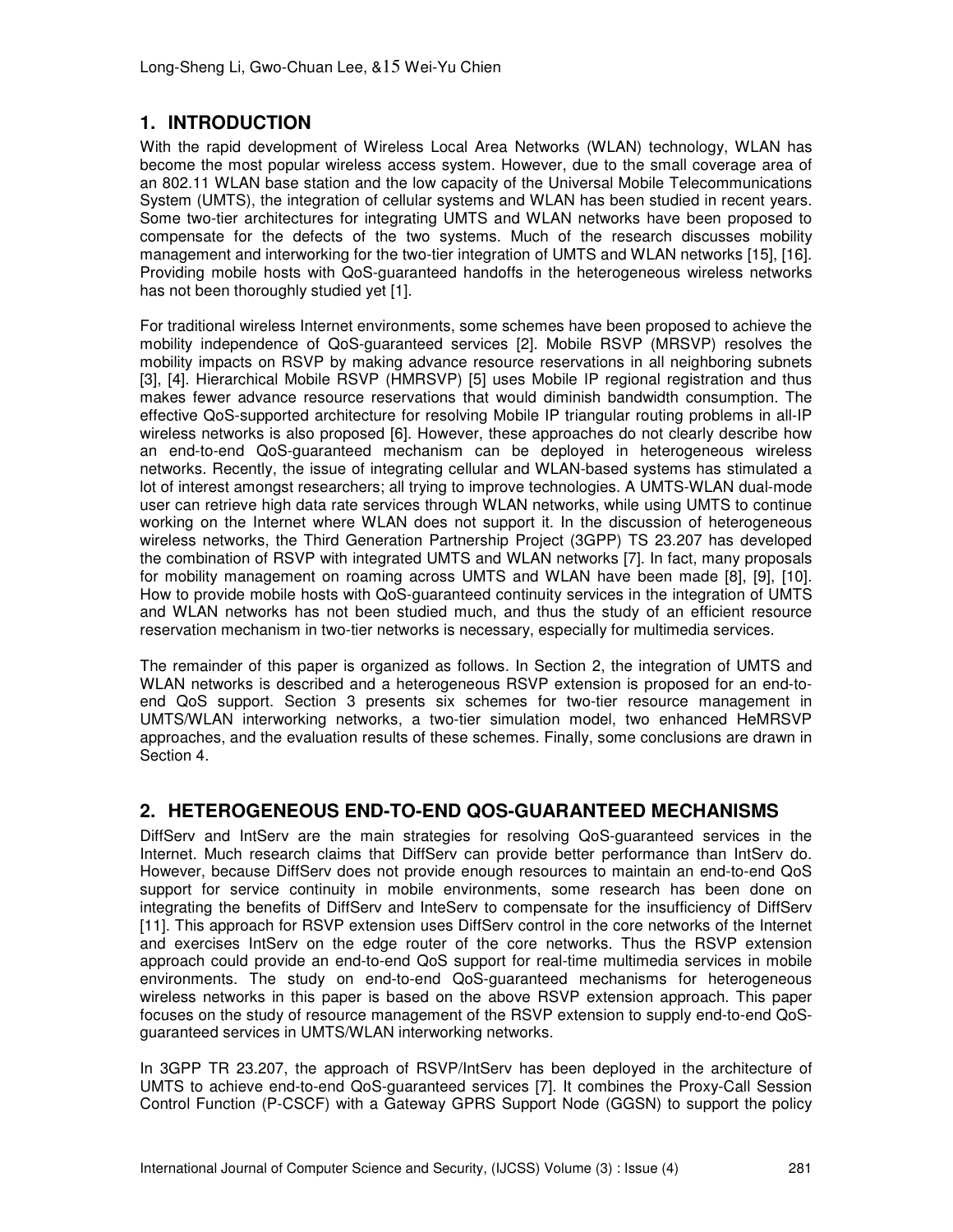decision functions of an admission control and thus to comply with service-based local policies. However, this approach of RSVP extension will have a great impact on the mobility of all-IP wireless networks. In the following subsections, a modified RSVP extension of QoS-guaranteed mechanisms is proposed, which can be deployed in UMTS/WLAN interworking systems to resolve the mobility impact on heterogeneous networks.

## **2.1 The Integrating of UMTS and WLAN Networks**

As **FIGURE 1** shows, 3GPP TR 22.934 introduces an interworking architecture for UMTS and WLAN [10], [12]. In this architecture, the WLAN-based GPRS Support Node (WGSN) combines UMTS with WLAN to support the first stage deployment for commercial operations of cellular/WLAN combinations. When a Mobile Host (MH) is equipped with both a WLAN card and a GPRS/UMTS module, it is allowed to roam between UMTS and WLAN. WGSN can communicate with the Home Location Register (HLR) to support roaming operations following the standard GPRS/UMTS mobility management mechanism. In this scenario, the WGSN node allows the MH to access mobile Packet Switched (PS) services via the WLAN. Besides, the WGSN acts as a router to interact with the MH by using the standard IP protocol. That is, the WGSN can monitor and control all the data flows for the MH. In our approach, the Mobility Agent (MA) used in Mobile IP is integrated into the WGSN node to facilitate the IP mobility of UMTS/WLAN interworking. This approach is similar to the integration of MA and GGSN proposed in 3GPP TR 23.923 [9].



**FIGURE 1:** Integrating of UMTS and WLAN by Deploying WGSN.

## **2.2 RSVP Extension in Heterogeneous Wireless Networks**

In this subsection, a mechanism for resource management in the heterogeneous wireless networks is proposed. The mechanism provides end-to-end QoS-guaranteed services in the integrated architecture of UMTS and WLAN by using an MRSVP (Mobile RSVP) extension, denoted as HeMRSVP (Heterogeneous Mobile RSVP). There are five inter-handoff scenarios of the HeMRSVP that need to be studied in UMTS/WLAN interworking systems. These handoff scenarios are described as follows:

Scenario A: Inter-RNS handoff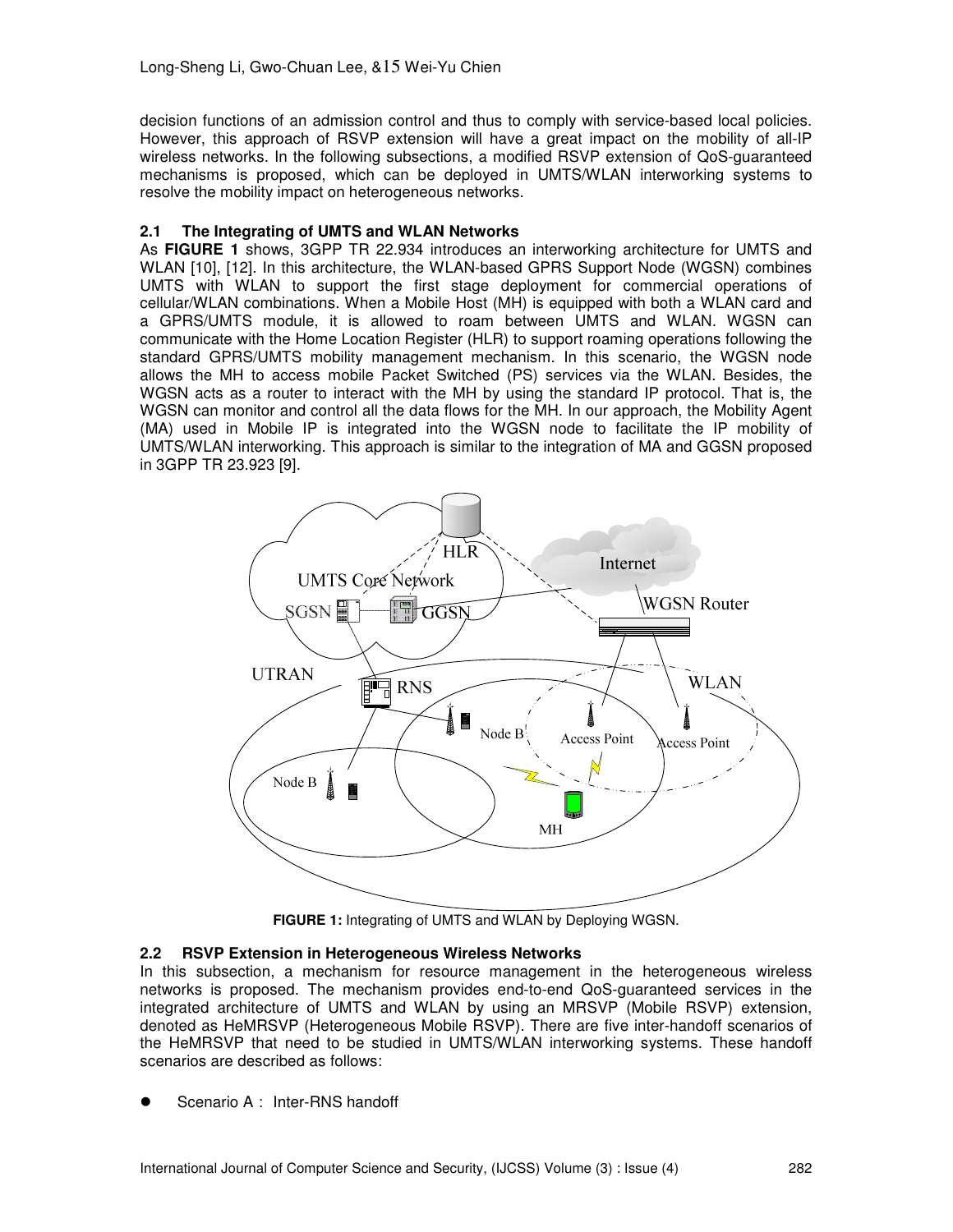The inter-RNS (Radio Network Subsystem) handoff occurs when an MH moves between two RNSs of a GGSN node. If the Mobile IP is used to provide IP mobility for the GGSN, the inter-RNS handoff can be seen as an intra-handoff in the same MA (Mobility Agent)/Proxy Agent of Mobile IP/MRSVP protocols. In this scenario, it is necessary to carry out a RA (Routing Area) update and a PDP context update. However, no Mobile IP registration update or HeMRSVP session update is required.

Scenario B: Handoff from UMTS to WLAN

This vertical handoff occurs when an MH moves from UMTS to WLAN. In this scenario, it is necessary to carry out the update operations of the PDP context, Mobile IP registration and HeMRSVP sessions. These updates are similar to those of scenario D described below.

Scenario C: Inter-WLAN-Intra-RNS handoff

This horizontal handoff occurs when an MH moves between two Router/MAs in a WGSN/RNS. The handoff operations in this scenario are the same as the original mobility management for the Mobile IP and MRSVP in wireless Internet. The update of the HeMRSVP session is the same as that of the MRSVP session. Note that it is not required to update the PDP context.

Scenario D: Handoff from WLAN to UMTS

This vertical handoff occurs when an MH moves from WLAN to UMTS. In this scenario, it is required to carry out the update operations of the PDP context, Mobile IP registration and HeMRSVP sessions. These handoff operations are described below.

Scenario E: Inter-GGSN handoff

This horizontal handoff occurs when an MH moves between two GGSNs of the UMTS network. In this scenario, it is necessary to do an RA update, PDP context update, Mobile IP registration update, and HeMRSVP session update. The operations for an RA update and PDP context update are the same as those for 3GPP TR 23.207. The updates for the Mobile IP registration and HeMRSVP session are also similar to those for scenarios B and D.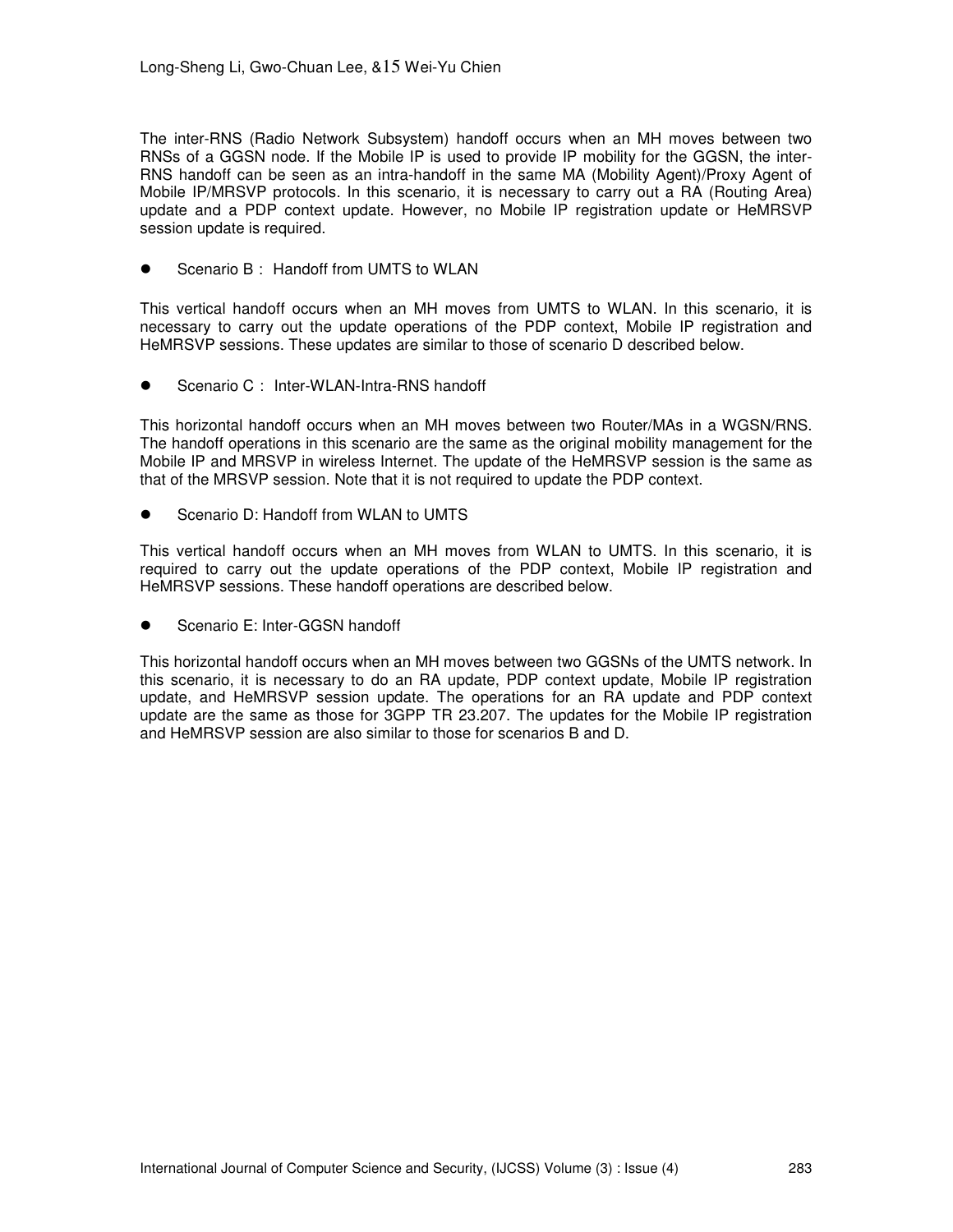

**FIGURE 2:** The Message Flows of HeMRSVP Occur When MH Handoffs from WLAN to UMTS (Scenario D).

**FIGURE 2** shows the handoff operations in scenario D. In this scenario, Mobile IP can be used to provide IP mobility for WLAN-UMTS handoffs. This approach is similar to the IP mobility for inter-UMTS networks, which is based on 3GPP TR 23.923. Steps 1-4 establish the session of a PDP context between an MH, SGSN1 and GGSN1/MA1. In Step1, the MH issues an Activate PDP context request to SGSN1. The APN (Access Point Name) "MIPv4FA" is included in the request message of the Activate PDP context. On receiving the request message of the PDP context, the SGSN1 uses the APN to select a suitable GGSN, i.e., GGSN1/MA1, which has Mobility Agent capability. Note that the GGSN1/MA1 does not assign an IP address when sending the response of the Activate PDP context (Steps 3-4). In Step 5, the GGSN1/MA1 broadcasts the Mobile IP Agent advertisement. When the MH receives the advertisement, Mobile IP registration operations can be easily accomplished (Steps 6-9). In addition, the MH uses a proxy agent discovery protocol to detect Mobility Agents in its neighborhood and then sends a Receiver\_MSPEC (Mobility Specification) message to the corresponding host CH (Step 10). The Receiver\_MSPEC "MA1" in **FIGURE 4** informs the CH that the MH is visiting a subnet within the service area of RNS2. The CH then issues an Active PATH message to GGSN1/MA1 to initiate the reservation of RSVP tunnel CH-GGSN1/MA1 (Steps 11-12). **FIGURE 3** shows the HeMRSVP messages occurring when the MH is roaming in the WLAN service area of Router/MA3. The MH issues a Receiver\_MSPEC {MA1, MA2, MA3} message to inform the CH that both the service areas of MA1 and MA2 are their respective neighboring service areas. In this situation, two passive reservation paths CH-GGSN/MA1 and CH-Router/MA2, and the active reservation path CH-Router/MA3 will be established by exchanging two pairs of the Passive PATH/RESV and Active PATH/RESV messages. **FIGURE 4** shows the HeMRSVP messages occurring at the time after the MH handoffs to UMTS. In this scenario, the passive reservation path CH-GGSN/MA1 will be changed to active, whereas the original active reservation path CH-Router/MA3 will be changed to passive. If the MH moves continuously toward the boundary area of RNS3, the MH will detect the new Mobility Agent MA4 in the boundary area but will not be able to detect the MA2. The MH then issues a revised Receiver MSPEC {MA1, MA3, MA4} message to inform the CH that the service area of the MA4 is its neighboring service area. Thus, the new passive reservation path CH-GGSN/MA4 will be established and the original passive reservation path CH-Router/MA2 will be torn down.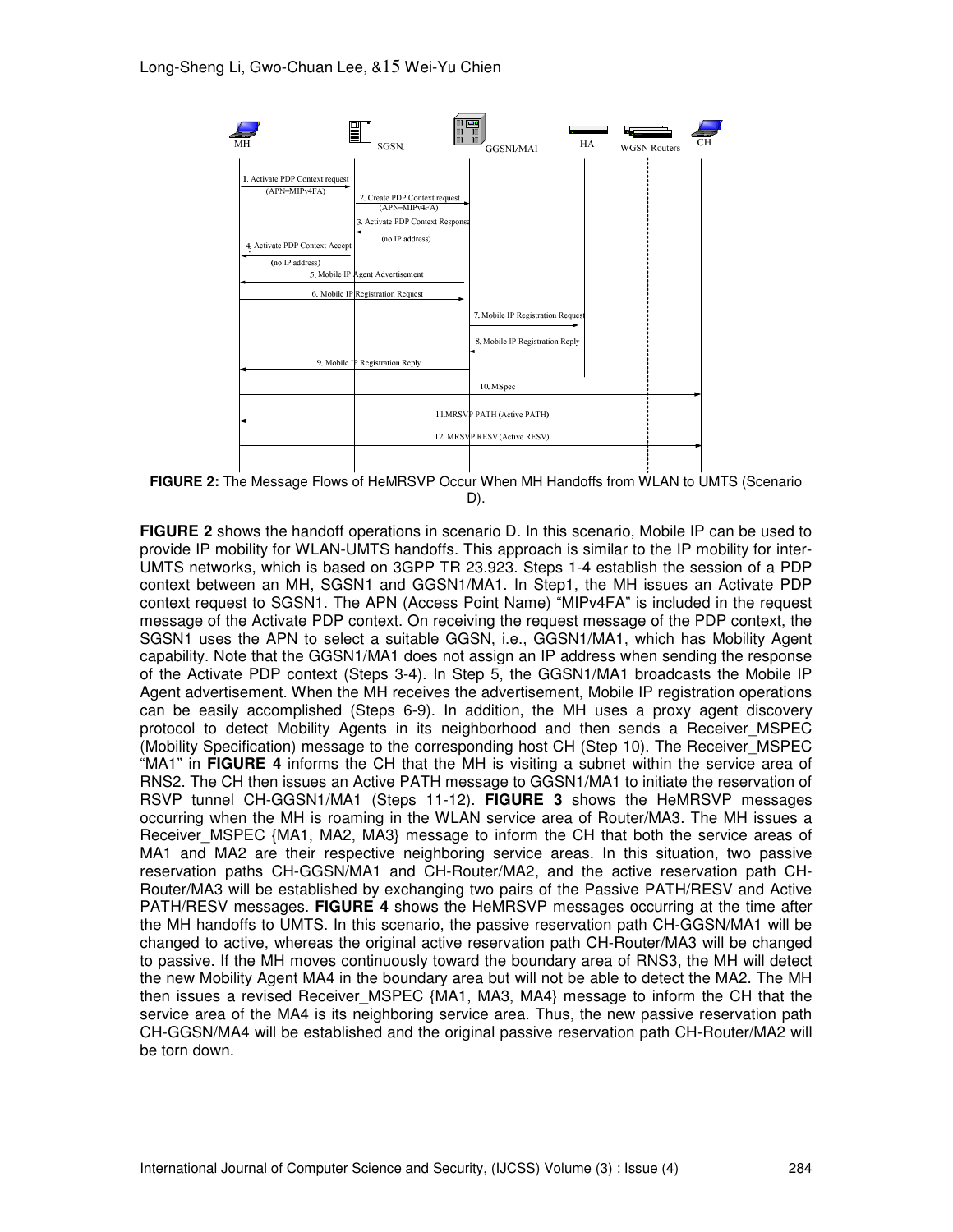

**FIGURE 3:** HeMRSVP Messages Occur at The Time before MH Handoffs to UMTS.



**FIGURE 4:** HeMRSVP Messages Occur at The Time after MH Handoffs to UMTS.

## **3. PERFORMANCE EVALUATION**

## **3.1 Six Two-tier Resource Management Schemes**

The proposed HeMRSVP has been studied on the two-tier architecture of a UMTS/WLAN interworking system. In this section, five two-tier resource management policies are compared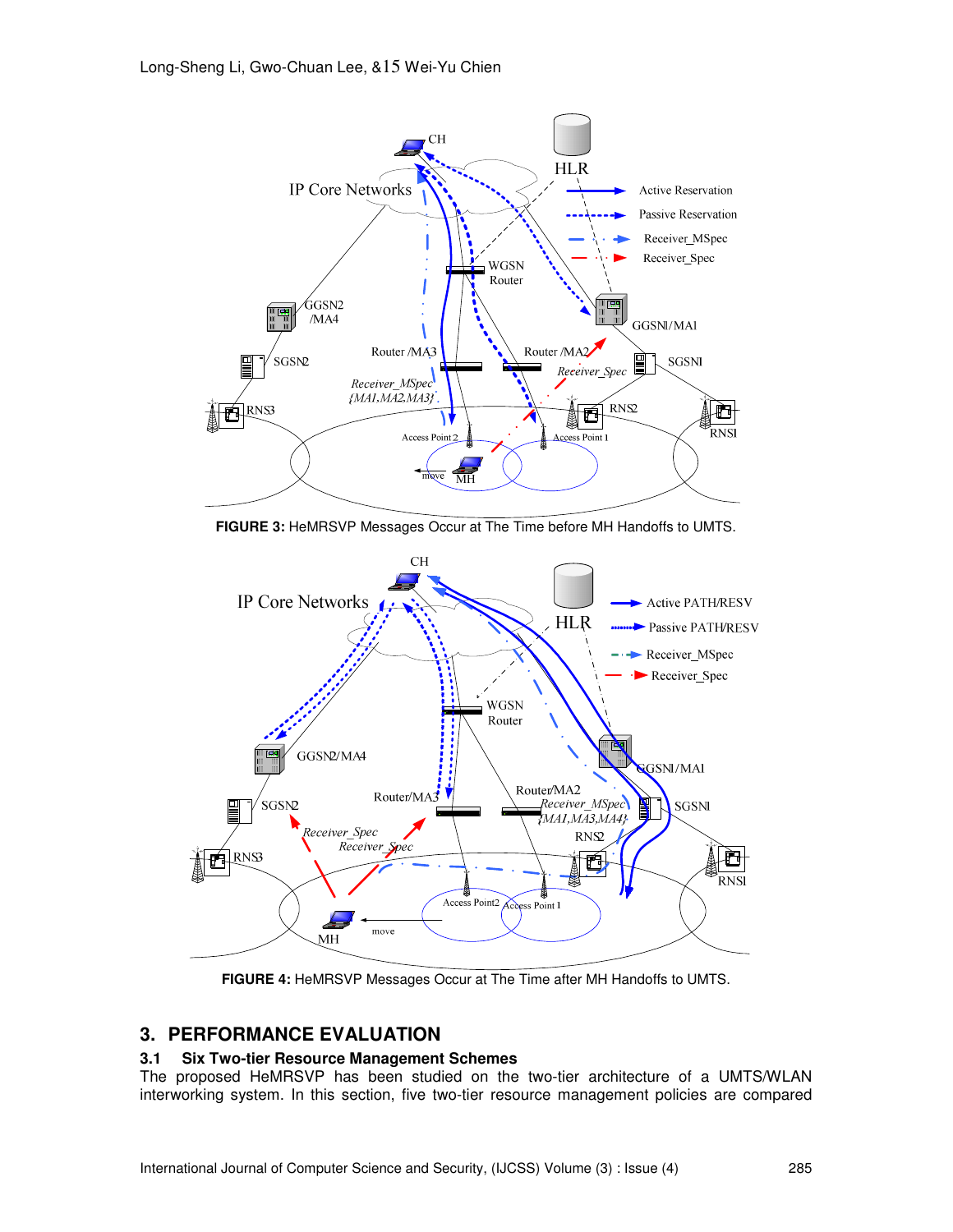with the HeMRSVP approach to evaluate the performance of HeMRSVP. **TABLE 1** shows six conceivable means of two-tier resource management schemes. The descriptions of these schemes are also listed in this table. Excluding the first strategy, the other two-tier schemes are based on RSVP extensions for an end-to-end QoS support. These two-tier resource management schemes in the UMTS/WLAN interworking systems were evaluated by using a two-tier simulation model.

| <b>Resource Reservation Schemes</b> | <b>Description</b>                          |
|-------------------------------------|---------------------------------------------|
| No QoS                              | Not using any QoS policy in 3G/UMTS or WLAN |
| RSVP(3G)                            | Using RSVP in 3G/UMTS                       |
| MRSVP(W)                            | Using MRSVP in WLAN                         |
| HeRSVP(3G+W)                        | Using RSVP in both 3G/UMTS and WLAN         |
| HeMRSVP(3G+W)                       | Using MRSVP in both 3G/UMTS and WLAN        |
| RSVP(3G)+MRSVP(W)                   | Using RSVP in 3G/UMTS and MRSVP in WLAN     |
|                                     |                                             |

**TABLE 1:** Six Two-Tier Resource Management Schemes.

## **3.2 A Two-tier Simulation Model**

Simulations were conducted to measure the performance of the six resource management approaches. As **FIGURE 5** shows, an 8x8 wrapped-around mesh topology was used to simulate a UMTS/WLAN interworking system with an unbounded number of service areas. For simplicity, a hierarchical infrastructure of two-tier cell model was set up to simulate the heterogeneous networks. The two-tier model consists of 2x2 service areas of UMTS RNS. Each UMTS service area is partitioned into 4x4 cells. Only one quarter of these cells contains WLAN access points. Thus, there are 16 WLAN cells in this two-tier model. Six two-tier resource management schemes and five handoff scenarios in HeMRSVP could be fully verified by using this model.



**FIGURE 5:** 8 x 8 Mesh of a Two–Tier Simulation Model.

To measure the performance of the two-tier resource management schemes, the following performance metrics were evaluated in the simulation.

New session blocking probability  $(P_b)$  represents the probability of a failure occurring when an MH wishes to create a new service of an end-to-end QoS-guaranteed session.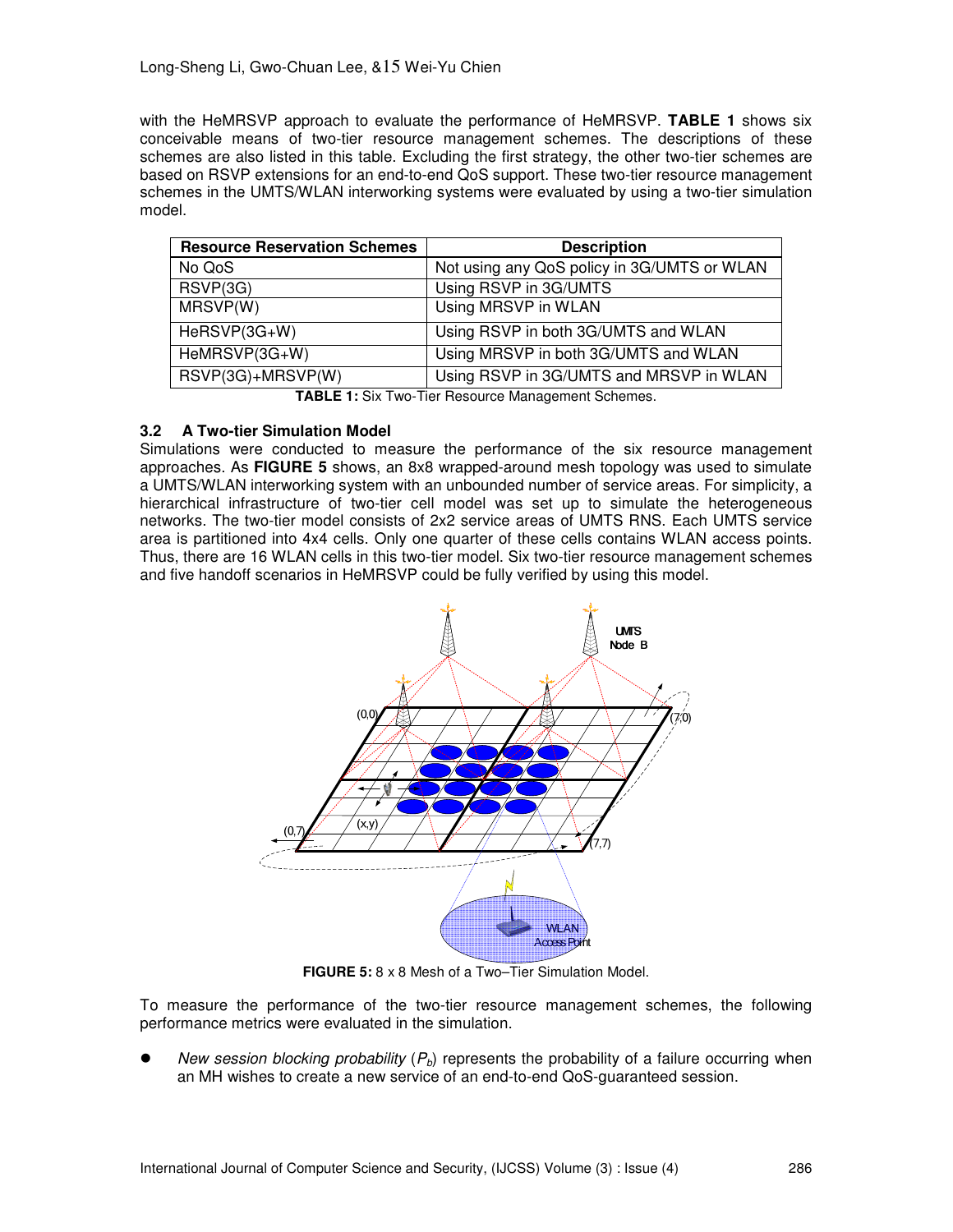- $\bullet$  Handoff session failure rate  $(P_{th})$  represents the probability of an ongoing end-to-end QoSguaranteed session being forced to terminate when an MH handoff occurs in the UMTS/WLAN interworking systems.
- Session completion rate  $(P_{sc})$  represents the probability of an MH making an end-to-end QoS-guaranteed session and completing the session successfully regardless of the number of cell-handoffs during the service connection time.
- Session Incompletion rate ( $P_{ns}$ ) represents the probability of an MH making an end-to-end QoS-guaranteed session and without successfully completing the session during the service connection time.

In the following subsections, the simulation results in the two-tier model of UMTS/WLAN interworking networks are discussed. In the simulation, it was assumed that the cell resident time of MHs, the session service time, and the session inter-arrival time for QoS-guaranteed services

were all exponential distributions with means  $1/\eta$ ,  $1/\mu$ , and  $1/\lambda$ , respectively. The Erlang load ( $\rho$ ),

 $\rho = \lambda/\mu$ , represents the traffic load of all session requests in one cell. When a new session arrives, the simulator needs to decide which the cell type is. If an MH visits a two-tier cell, it should use the wireless resources of WLAN first except when the WLAN capacity is zero. Initially, the capacities of UMTS and WLAN were assumed to be 12 and 8, respectively.

## **3.3 Performance Analysis of Deploying Policies**

First, the performance analysis of the policies for deploying WLAN cells into the two-tier UMTS/WLAN network is presented. **FIGURE 6** shows ten deploying architectures used in the two-tier simulation models. In this figure, models 1-7 represent the different deploying policies for WLAN cells, and models 8-10 show the different densities of WLAN cells deployed in UMTS service areas. The simulation results of models 1-7 are shown in **FIGURE 7**. These results illustrate that the session incompletion rate  $P_{nc}$  does not change significantly in the two schemes, No-QoS and HeMRSVP, regardless where the WLAN cells are deployed. **FIGURE 8** depicts the simulation results of models 8, 1, 9 and 10 for the WLAN to UMTS cell ratio of 6.25%, 25%, 56.25% and 100%, respectively. It shows that the increase of WLAN cells causes a significant decrease on the session incompletion rate  $P_{nc}$  regardless which resource management scheme is applied. It is an intuitive result that the greater the amount of WLAN cells added, the larger the total bandwidth of a two-tier cell. The increase of the average bandwidth makes the  $P_{nc}$  decrease more explicit. For simplicity and without loss of generality, Model 1 was applied for all the simulations in the following discussion.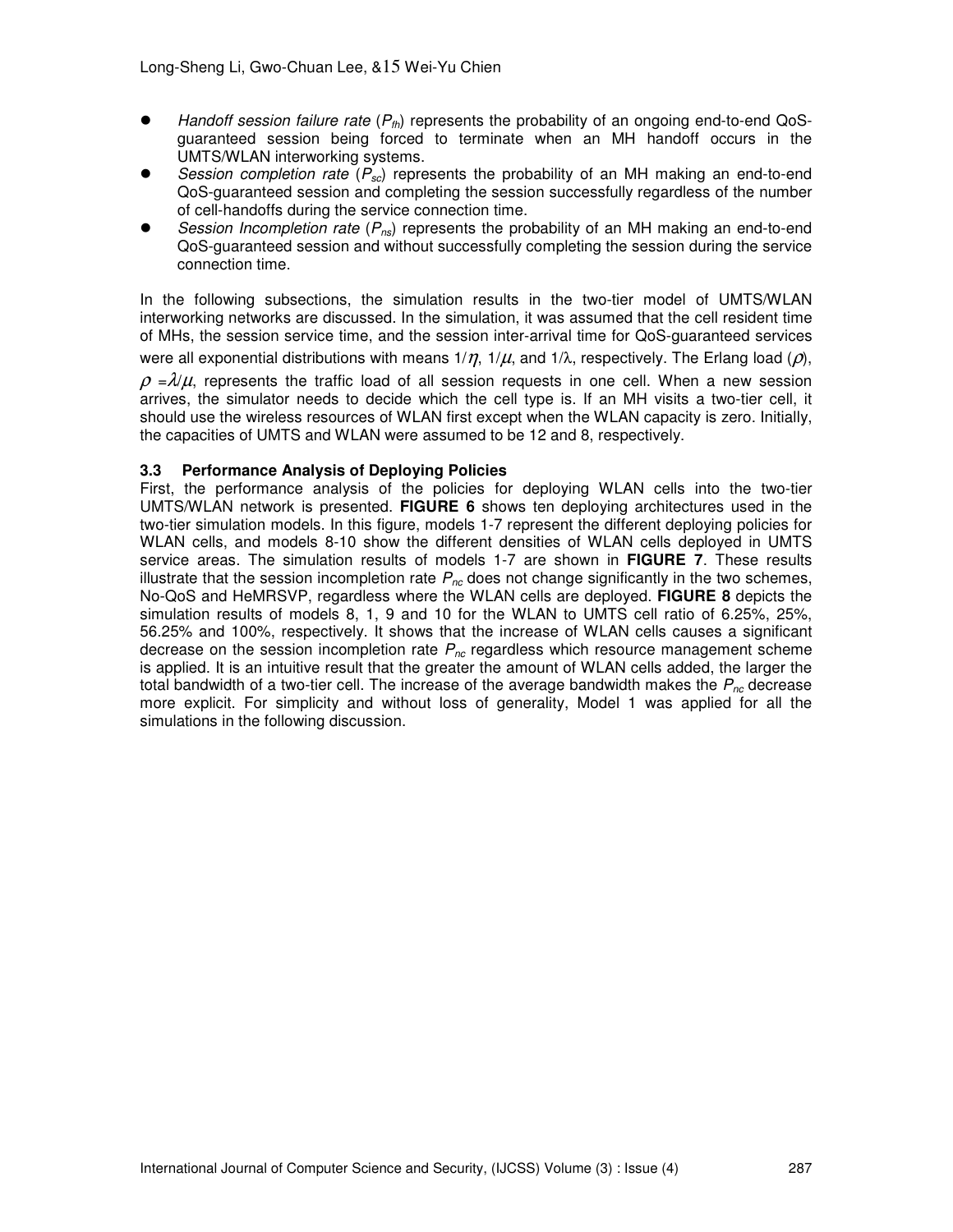

**FIGURE 6:** Deploying Architectures of Two-Tier Simulation Models.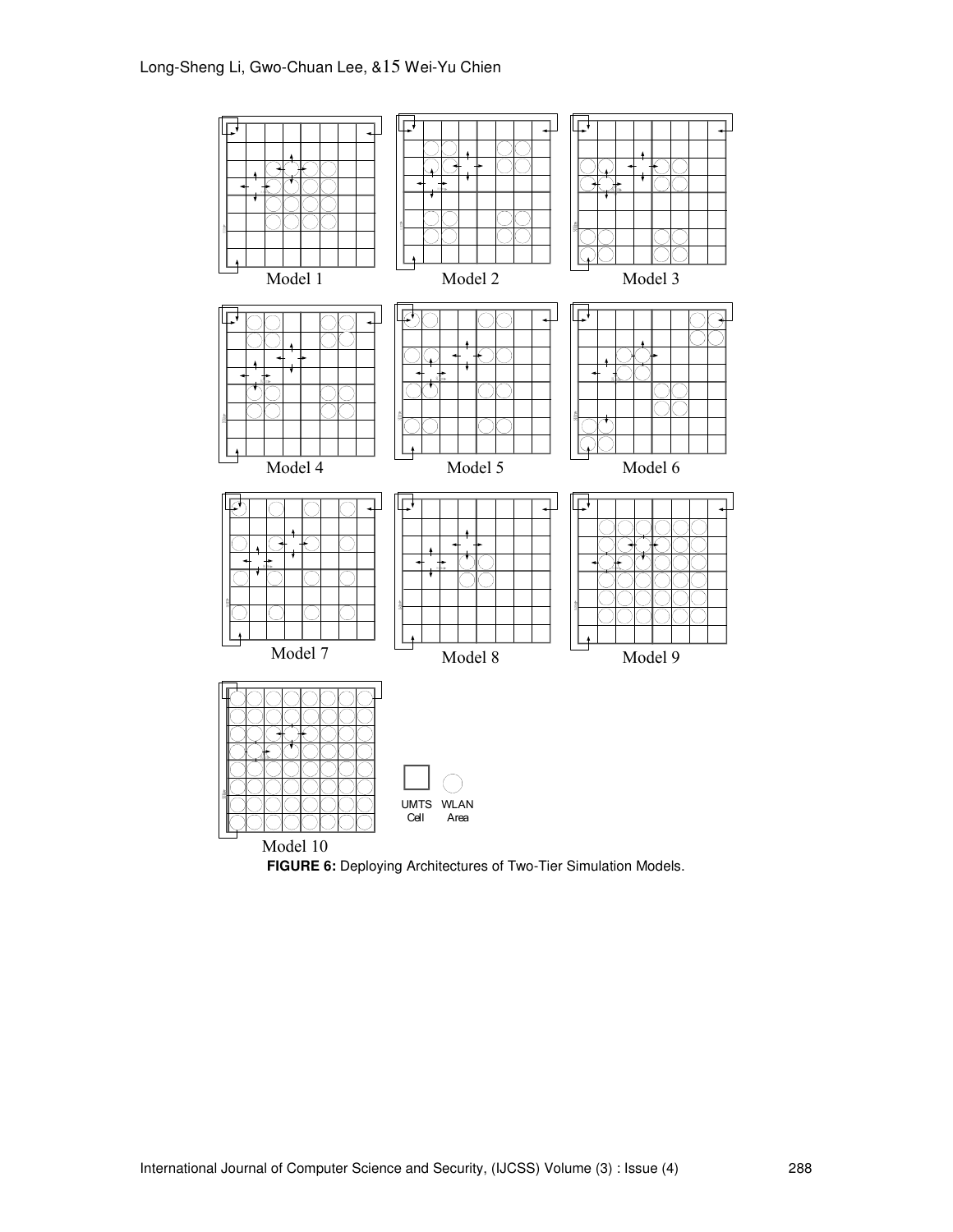

**FIGURE 7:** Effects of Deploying Policies for WLAN Cells.



**FIGURE 8:** Effects of Densities of WLAN Cells.

## **3.4 Performance Analysis of Two-tier Resource Management Schemes**

In this subsection, the simulation results of six two-tier resource management schemes are shown in Figures 9-11. **FIGURE 9** shows the new session blocking rates  $(P_b)$  of six schemes for the effects of traffic loads in a two-tier network. It can be found that the blocking rate  $P_b$  is the best in the No-QoS scheme and the worst in the HeRSVP(3G+W) scheme. This is because HeRSVP(3G+W) and HeMRSVP(3G+W) reserve much greater resources in both networks than other schemes. Since HeRSVP(3G+W) can't detect a mobile hosts' mobility, it might make resource reservations much longer than HeMRSVP(3G+W) does. In other words, HeMRSVP(3G+W) could quickly release all the occupied resources when an MH handoff occurs. Hence, the blocking rate  $P_b$  of HeMRSVP(3G+W) is small, almost the same as the smallest blocking rate in the No-QoS scheme.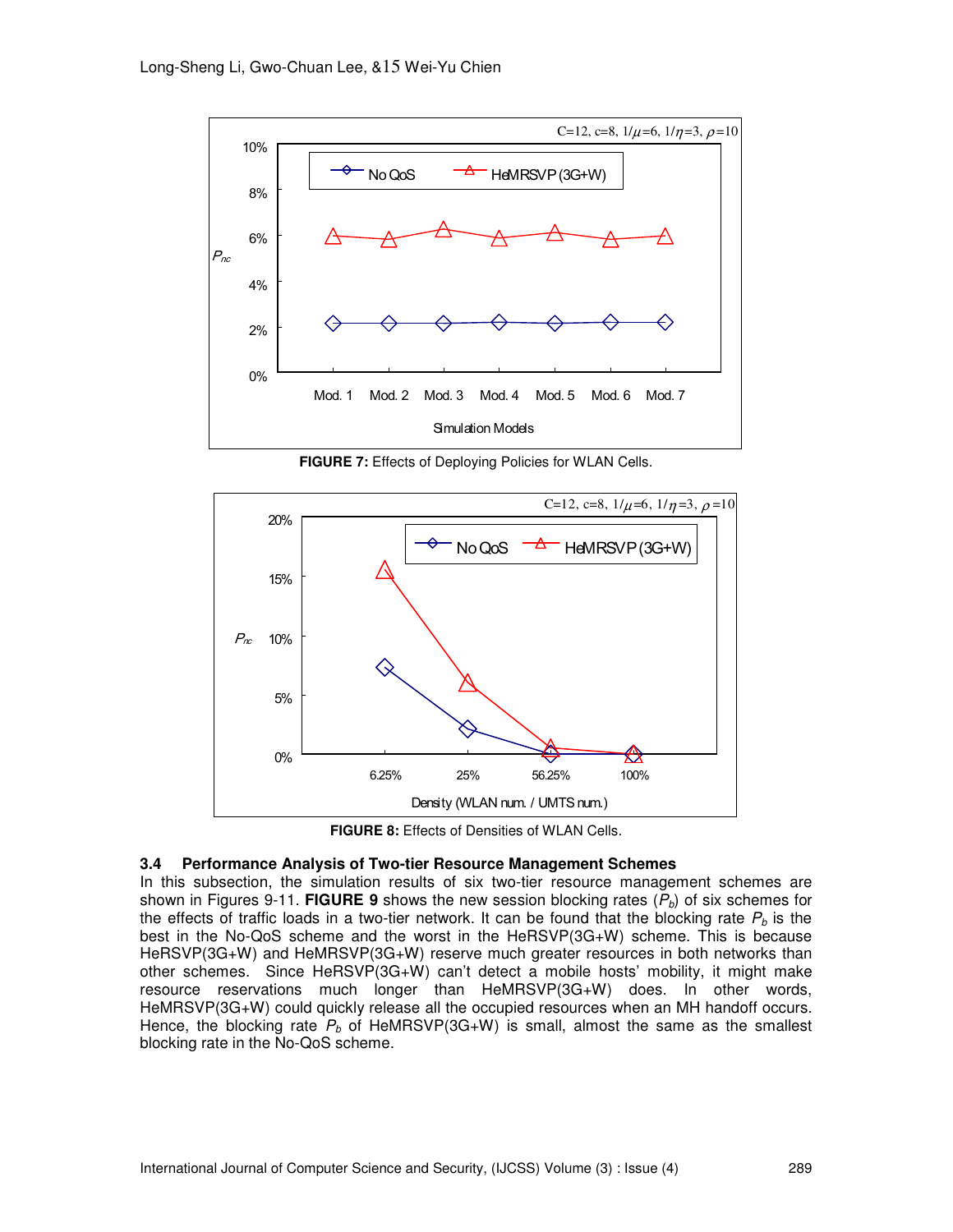

**FIGURE 9:** Effects of erlang () on  $P_b$ .

**FIGURE 10** shows the handoff session failure rates  $(P_{th})$  of six schemes for the effects of traffic loads in the two-tier network. It is obvious that HeMRSVP(3G+W) has the smallest handoff failure rate  $P_{th}$  in all schemes. The phenomenon can be explained with the fact that mobile hosts make much greater advance reservations in both UMTS and WLAN, and thus the  $P_{\text{fh}}$  in HeMRSVP(3G+W) is the smallest.



**FIGURE 10:** Effects of erlang () on  $P_{th}$ .

In FIGURE 11, the session completion rates  $(P_{sc})$  of six schemes are presented. It can be also found that HeMRSVP(3G+W) has the largest  $P_{sc}$  . It's because an MH, by deploying HeMRSVP(3G+W), has the smallest handoff session failure rate  $P_{\text{fh}}$ , and thus it obtains the greatest  $P_{sc}$ .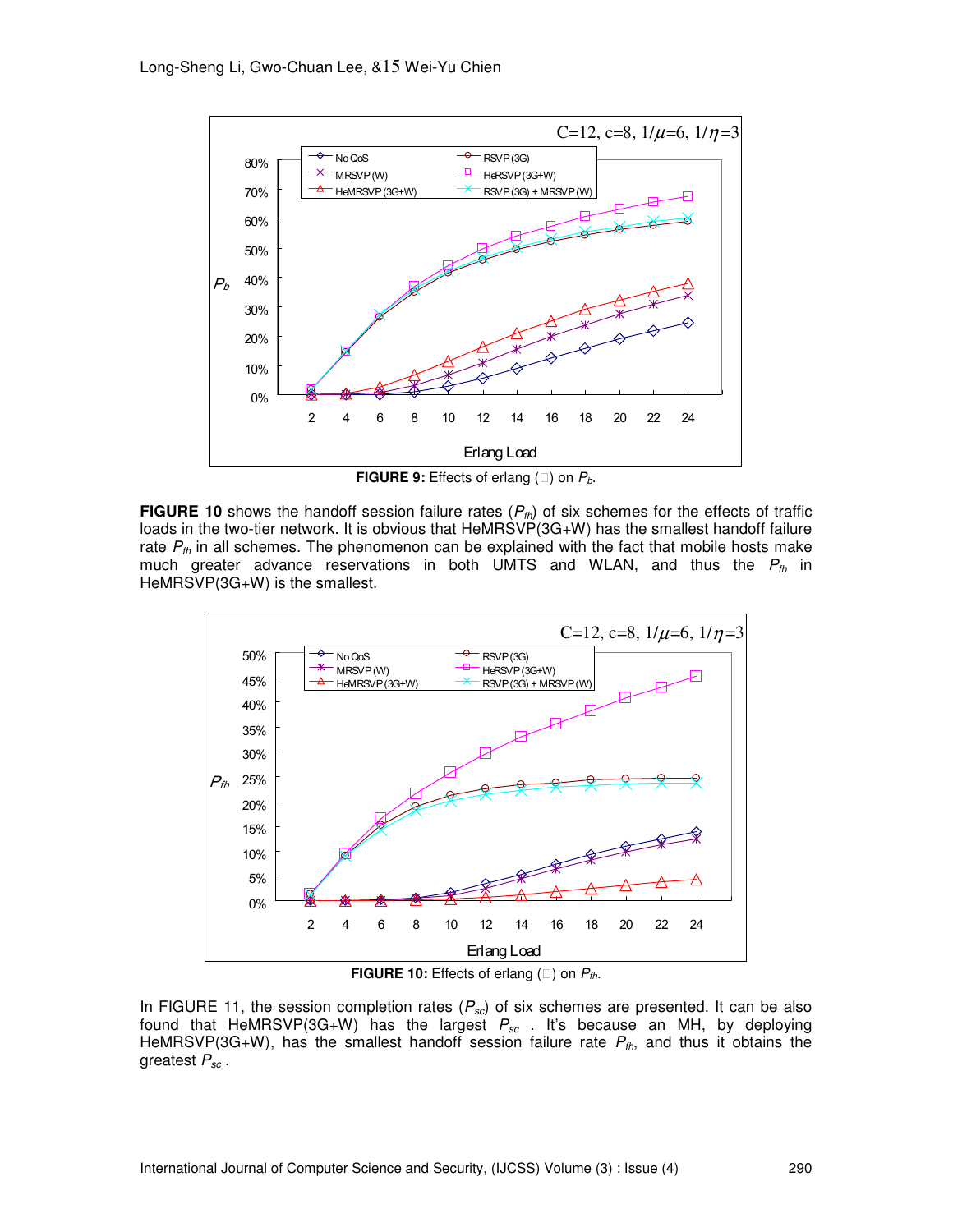

**FIGURE 11:** Effects of erlang () on  $P_{sc}$ .

### **3.5 Performance Analysis on Call-to-Mobility Ratio**

Furthermore, to investigate the performance of HeMRSVP, a Call-to-Mobility Ratio (CMR) as one simulation parameter was used to study the mobility impact on HeMRSVP. The CMR denotes the session arrival rate  $\lambda$  divided by the handoff rate  $\eta$ . **FIGURE 12** depicts the session completion rate  $P_{sc}$  for six resource management schemes with various effects of CMR. From this figure, it can be seen that the  $P_{sc}$  in HeMRSVP is greater than that in other schemes. This is because that HeMRSVP makes advance resource reservations in all MH's neighboring cells. The HeMRSVP thus could achieve better performance than all other schemes regardless of the CMR value. Besides, it is very clear that the session completion rate  $P_{sc}$  is proportional to the CMR. This phenomenon is particularly obvious in the RSVP approaches of two-tier resource management schemes, HeRSVP(3G+W), RSVP(3G)+MRSVP(W), and RSVP(3G). However, in the MRSVP approaches of two-tier schemes, the circumstances are not explicit. It is clear that a lower CMR enlarges the mobility rate of an MH, and thus the benefit of advance reservations makes HeMRSVP and MRSVP perform significantly better.



**Figure 12:** Effects of CMR on  $P_{sc}$ .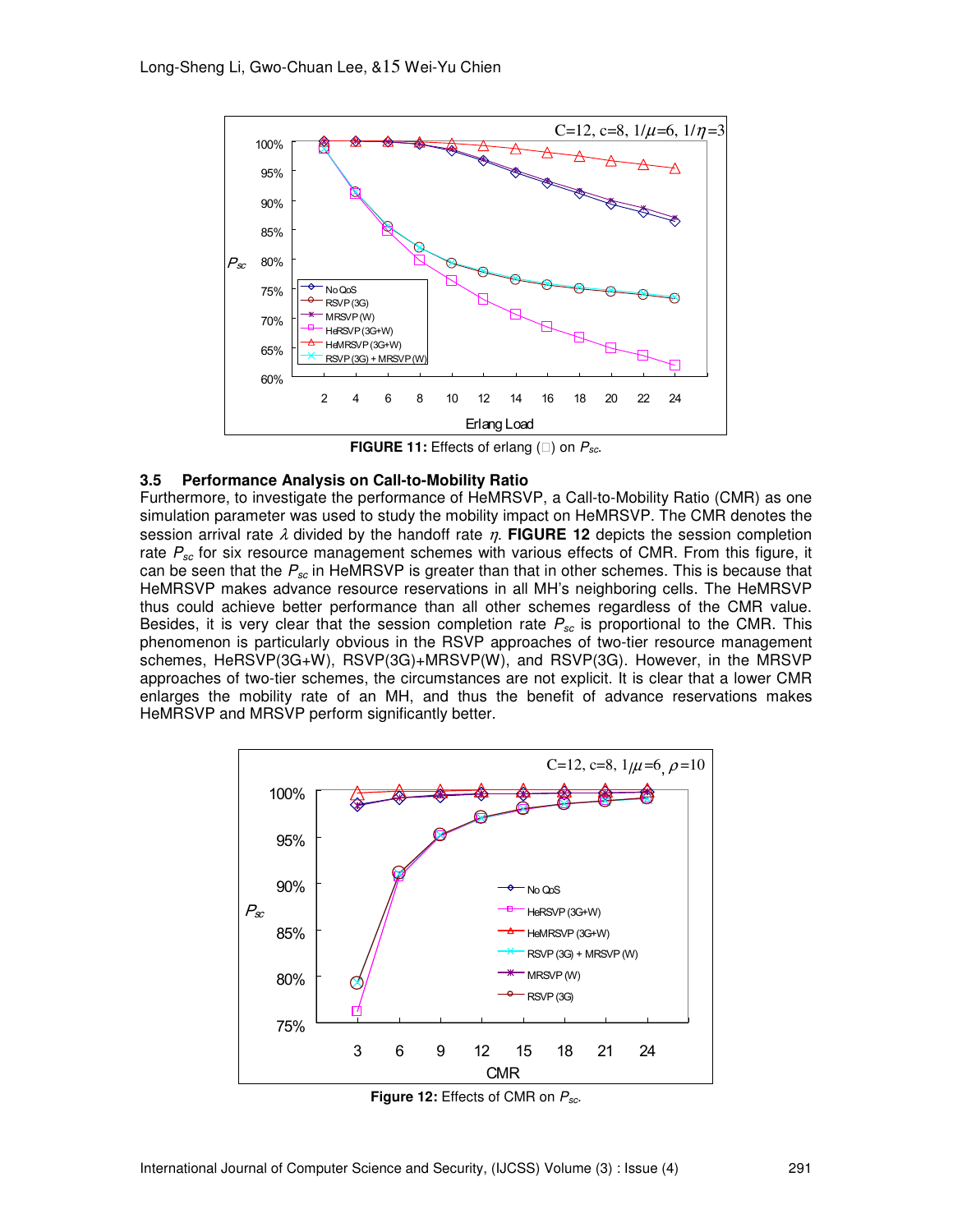## **3.6 Performance Enhancement of HeMRSVP**

As mentioned previously, the proposed HeMRSVP could achieve much greater performance for QoS-guaranteed services in terms of  $P_b$ ,  $P_{th}$ , and  $P_{sc}$ . To enhance the performance of HeMRSVP, a hierarchical reservation scheme, denoted as HeHMRSVP (Heterogeneous Hierarchical MRSVP), was first applied to reduce the reservation overhead of HeMRSVP. Since the two-tier WLAN/UMTS cells have a larger capacity than the one-tier UMTS cells, the excessive reservations in the two-tier cells are not necessary. The excessive reservation cost can be reduced by making advance reservations only in the boundary cells of two-tier and one-tier service areas, but not in the two-tier WLAN/UMTS cell.

The underlying principles behind the hierarchical reservation strategy of HeHMRSVP are illustrated as follows.

- WLAN-to-WLAN handoffs: When an MH handoffs from a two-tier WLAN/UMTS cell to another two-tier WLAN/UMTS cell, the MH would not make advance reservations in the neighboring two-tier WLAN/UMTS cells.
- UMTS-to-WLAN handoffs: When an MH handoffs from a one-tier UMTS cell to a two-tier WLAN/UMTS cell, the MH would not make advance reservations in the neighboring two-tier WLAN/UMTS cells.
- WLAN-to-UMTS handoffs: When an MH handoffs from a two-tier WLAN/UMTS cell to a onetier UMTS cell, the MH would make advance reservations in the neighboring UMTS cells.
- UMTS-to-UMTS handoffs: When an MH handoffs from a one-tier UMTS cell to another onetier UMTS cell, the MH would make advance reservations in the neighboring UMTS cells.

Further, a repacking mechanism, denoted as HeHMRSVP+Repacking, was applied to enhance the performance of HeHMRSVP. In the original HeMRSVP strategy, when a new service request arrives, the wireless bandwidth of WLAN in a two-tier WLAN/UMTS cell is allocated first. If there are no bandwidth resources in WLAN, the wireless bandwidth of UMTS in the two-tier cell is allocated to the new service request. However, in the repacking mechanism, this request service, which is allocated to the wireless resources of UMTS, should be repacked to be allocated to the wireless resources of WLAN, if any wireless resources are released from WLAN in the same twotier cell. Some alternative strategies for a repacking mechanism have been evaluated in cellular networks. In this paper, Repacking-on-Demand (RoD) was chosen for HeHMRSVP+Repacking to enhance the performance of HeHMRSVP [13], [14]. Performance evaluations of HeMRSVP, HeHMRSVP, and HeHMRSVP+Repacking are illustrated in **FIGURE 13**. It can be seen that the HeHMRSVP+Repacking could achieve a greater session completion rate  $P_{sc}$  than the other two schemes. The simulation result shows that both hierarchical reservations and bandwidth repacking could enhance the performance of HeMRSVP significantly.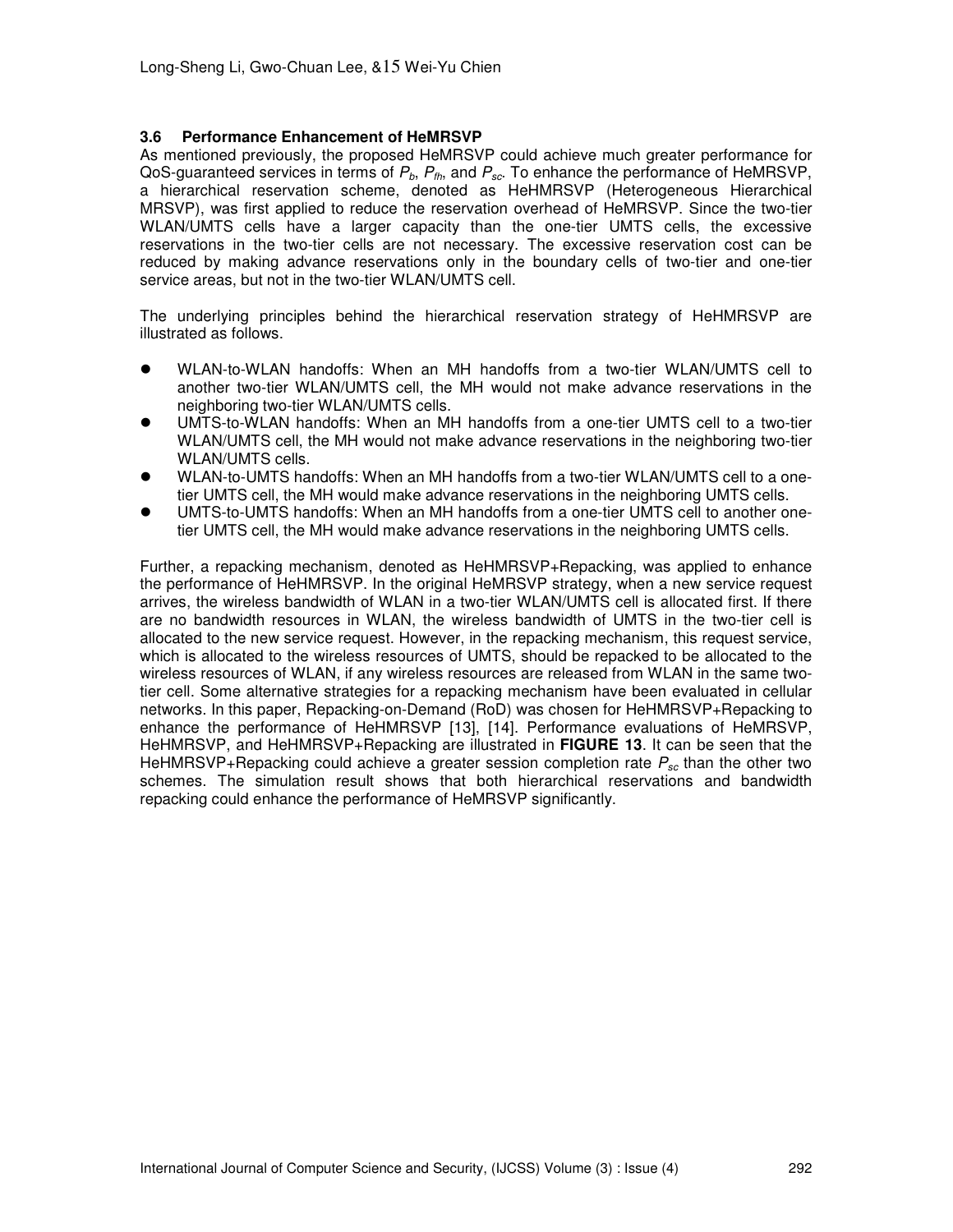

**FIGURE 13:** Effects of Erlang load on  $P_{sc}$  (Model 9).

# **4. CONSLUSIONS**

The issue of integrating heterogeneous wireless networks is important as a field of study because all-IP wireless networks are getting more complicated than before. The end-to-end QoSguaranteed mechanisms in all-IP two-tier networks still need to be studied. A heterogeneous RSVP extension, HeMRSVP, was developed to resolve the mobility impact when RSVP is deployed in UMTS/WLAN combination systems. This RSVP mobility extension could acquire the required end-to-end QoS grades to maintain the service continuity of an MH. Simulation shows that HeMRSVP could have a smaller handoff session failure rate and a greater session completion rate. It is clear that HeMRSVP achieves excellent performance in the resource management of heterogeneous networks. Furthermore, to enhance the HeMRSVP performance, hierarchical reservations and repacking on demand were applied. With the hierarchical reservation scheme, the bandwidth consumption of advance reservations can be minimized significantly. By applying repacking techniques, the capacity of two-tier UMTS/WLAN networks can be increased, and thus the enhanced HeMRSVP achieves a greater session completion rate.

# **5. REFERENCES**

- 1. Wei Zhuang, Yung-Sze Gan, Kok-Jen Loh, and Kee-Chaing Chua, "QoS-management architecture in an Integrated UMTS and WLAN environment". IEEE Communications Magazine, 41(11):118-125, 2003.
- 2. Andreas Terzis, Mani Srivastava, and Lixia Zhang, "A Simple QoS Signaling Protocol for Mobile Hosts in the Integrated Services Internet". INFCOM'99, IEEE Proceedings, 3:1011- 1018, 1999.
- 3. Anup Kumar Talukdar, B.R. Badrinath, and Arup Acharya, "Integrated Services Packet Networks with Mobile Hosts: Architecture and Performance". ACM Wireless Networks, 5(2):111-124, 1999.
- 4. Anup Kumar Talukdar, B.R. Badrinath, and Arup Acharya, "MRSVP: A Reservation Protocol for Integrated Services Packet Networks with Mobile Hosts". ACM Wireless Networks, 7(1):5- 19, 2001.